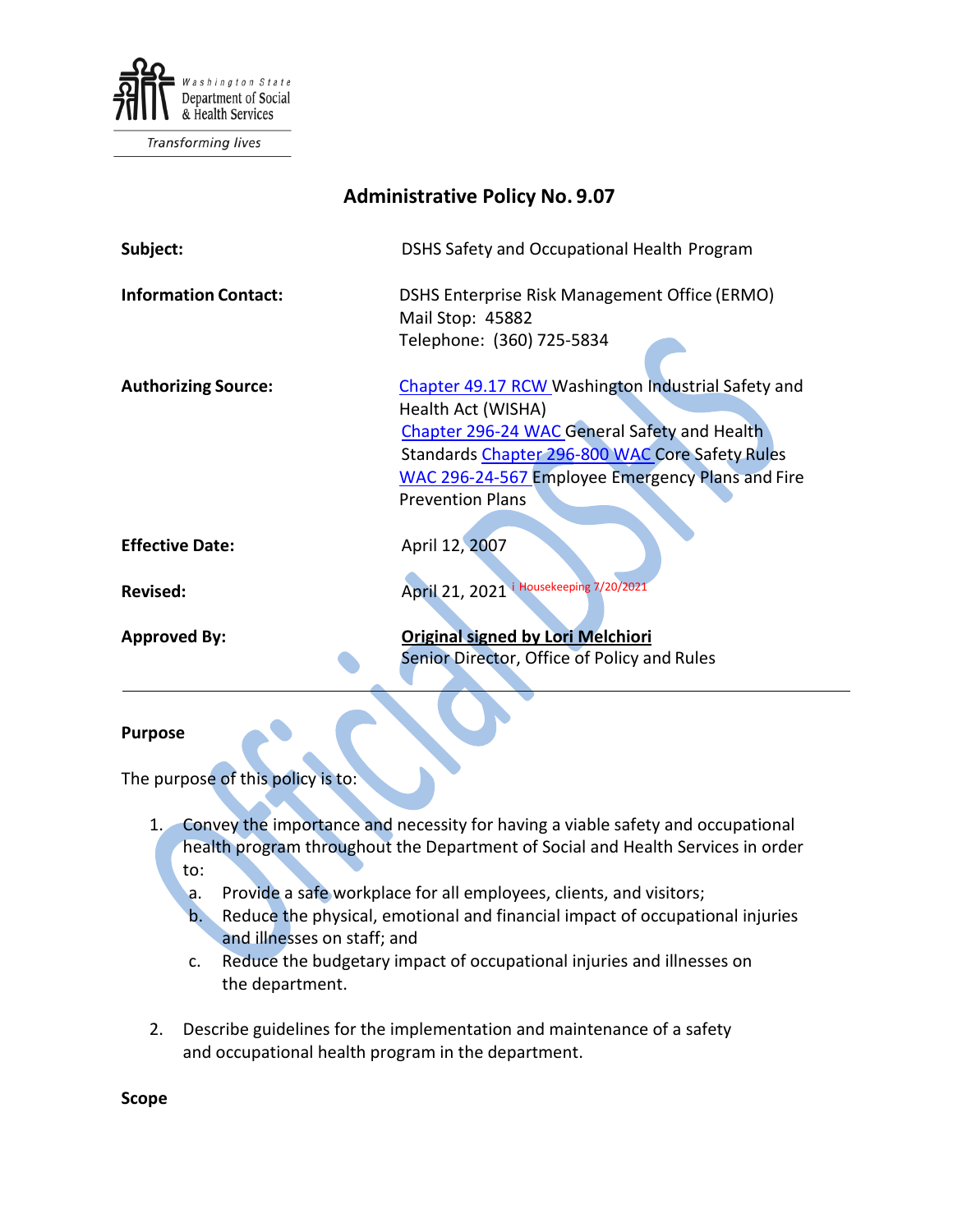Administrative Policy No. 9.07 April 21, 2021 Page 2

This policy applies to all employees of the department.

### **Definitions**

**Department** means the Department of Social and Health Services.

**Employee** means all full-time, part-time, on-call, intern, work-study student, and volunteer staff employed by the department.

**Job hazard analysis** means a process to identify hazards before they occur which can help prevent workplace injuries and illnesses by looking at your workplace operations, establishing proper job procedures, and ensuring that all employees are trained properly.

**Close-call incident (also known as near-miss incident)** means any event that did not resultin injury, illness, or damage – but could have if the circumstances had been slightly different.

**Safety and occupational health program** means a program designed to maintain asafe, healthful environment for all employees of the department.

**Serious safety and occupational health incident** means any work-related safety and occupational event resulting in an employee's death, loss of consciousness, amputation, loss of an eye, days away from work, restricted work activity or job transfer, or medical treatment beyond first aid.

# **Policy**

#### **A. Responsibilities**

- 1. As an employer, the department is responsible for providing a safe work place for every employee and volunteer. As described in [WAC 296-800-11035,](http://apps.leg.wa.gov/wac/default.aspx?cite=296-800-11035) department managers are required to, establish, supervise, and enforce rules that are effective in practice and lead to a safe and healthy work environment.
- 2. For employees, per [WAC 296-800-12005 i](http://apps.leg.wa.gov/wac/default.aspx?cite=296-800-12005)t is every employee's responsibility to, apply the principles of accident prevention in their daily work and use proper safety devices and protective equipment as required by their employment or employer.

# **B. Procedures**

- 1. Enterprise risk management office (ERMO) will:
	- a. Provide consultation services to assist administrations, divisions, institutions, and offices in their efforts to provide a safe workplace.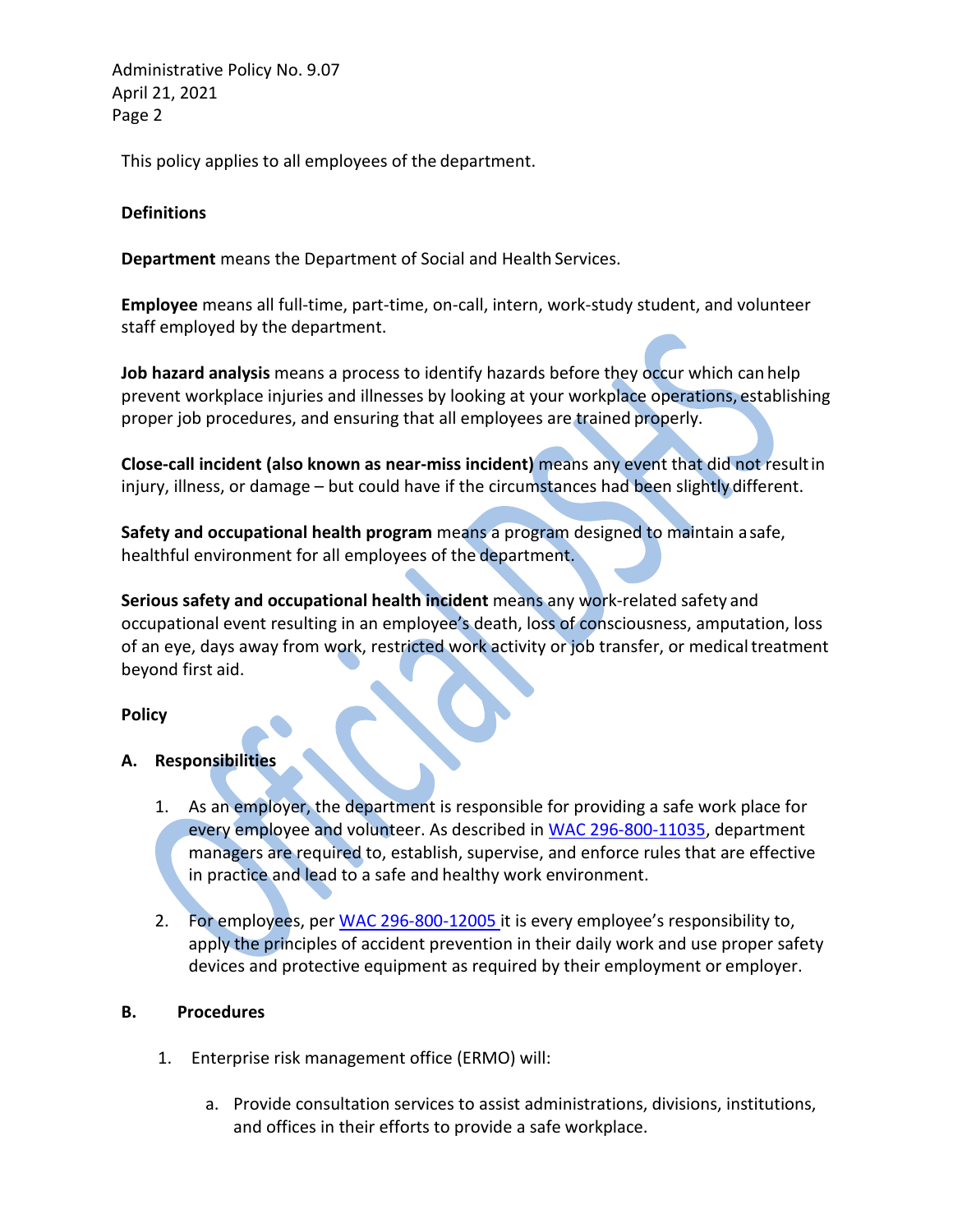Administrative Policy No. 9.07 April 21, 2021 Page 3

- b. Coordinate and manage the development and maintenance of the department's plans and policies related to:
	- i. Safety and occupational health;
	- ii. Fire prevention and other emergency situations;
	- iii. Ergonomics;
	- iv. [Workplace](http://one.dshs.wa.lcl/FS/Loss/Security/Documents/Security%20Policy%20AP%2009-12.pdf) security;
	- v. Industrial hygiene; and
	- vi. Patient to staff post incident reviews
- c. Participate in the development and maintenance of the department's:
	- i. Worker's compensation claims policy; and
	- ii. Emergency action plans.
- d. Develop guidelines and procedures for the DSHS Safety and Occupational Health Program.
- e. Conduct an annual safety and health performance assessment or SHPA, at all DSHS facilities and provide a written report of the findings. Assist the facilities in correcting deficiencies that are noted during the assessment as needed.
- f. Conduct periodic office safety and health performance assessments forfield, regional, and headquarters locations, and provide a written report of the findings. Assist locations in correcting deficiencies that are noted during the assessment as needed.
- g. Conduct safety and occupational health accident investigations forserious incidents as directed. Provide a written investigation report which will include hazard mitigation recommendations. Assist locations in correcting the deficiencies noted in the report as needed.
- h. Assist locations in matters relating to the Labor and Industries (L&I) safety and occupational health program reviews, particularly those involving potential Washington Industrial Safety and Health Act (WISHA) citations, and matters related to requests for reconsideration of citations.
- Assist locations in matters related to appeals submitted to the Board of Industrial Insurance Appeals and County Superior Court.
- Assist in coordinating safety and occupational health management training when requested by institutions or offices.
- Provide direction in matters relating to industrial hygiene.
- l. Provide patient to staff assault post incident reports.
- 2. Appointing Authorities:
	- a. Ensure their managers, supervisors, and employees receive and document initial safety and occupational health orientation training and periodic refresher training as required by statute, rule, policy, and best practice.
	- b. Ensure all job classes are covered by a job hazard analysis (JHA) and the supervisor or manager reviews them with each employee and documents the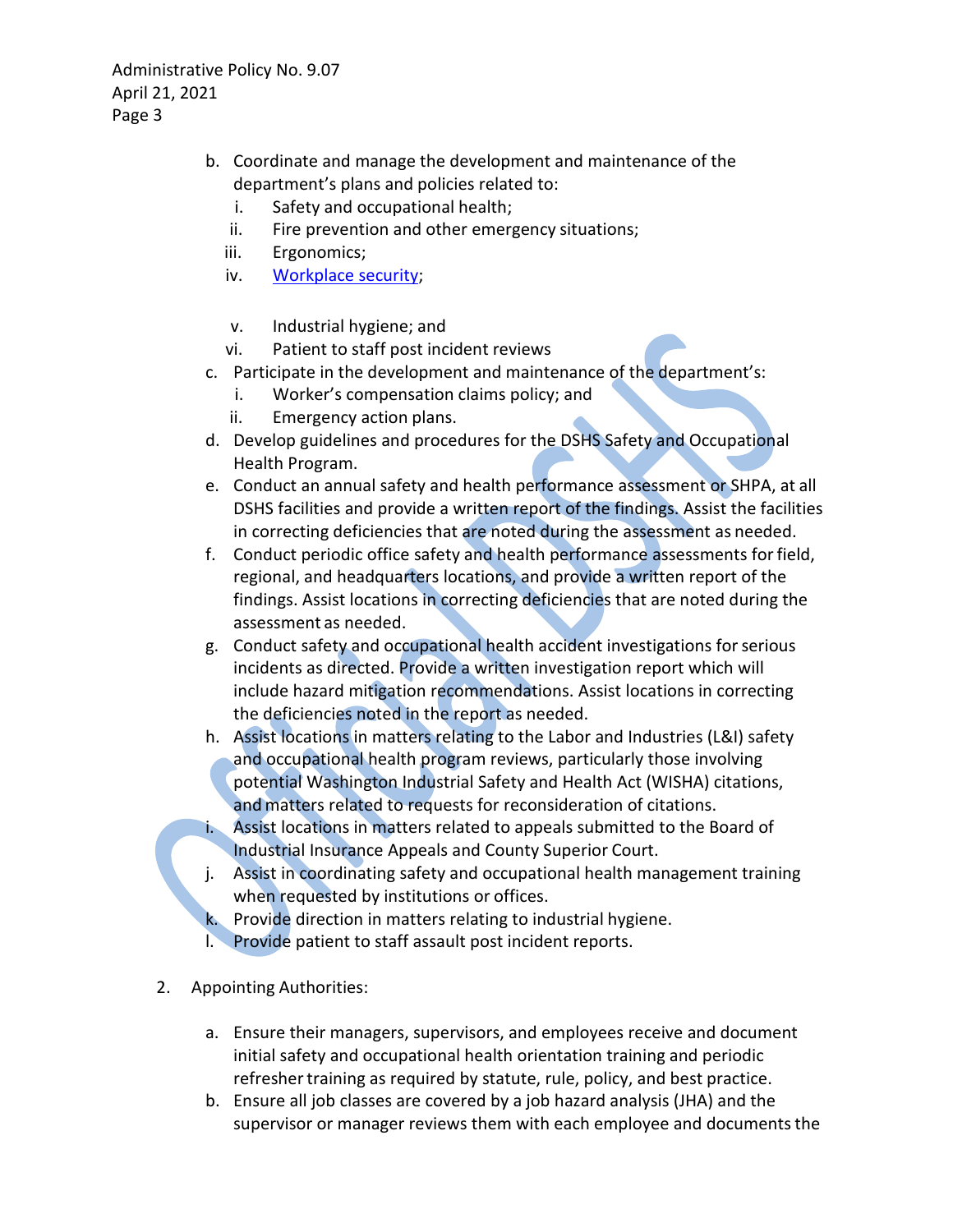review.

- i. Job classes with the same hazards can be incorporated into a single JHA.
- ii. The JHA will be reviewed with the employee at onboarding and annually thereafter for the following types of jobs:
	- Job classes with a high potential for injury or illness;
	- Job classes with the potential to cause severe or disabling injuries or illness, even if there is no history of previous accidents;
	- Job classes in which one simple human error could lead to a severe accident or injury.
	- Job classes with a high risk of assault.
- iii. For all other job classes, the JHA will be reviewed with the employee at onboarding and then every three years thereafter or sooner if the job class undergoes changes in processes and procedures.
- iv. Job classes that are new to your operation will have a JHA completed and reviewed with the employee at onboarding and then every year or three years thereafter depending on the type of job.
- c. Per [WAC 296-800-130,](http://apps.leg.wa.gov/wac/default.aspx?cite=296-800-130) ensure that:
	- i. Locations within their area of authority which have ten or less employees assigned hold formal safety meetings of the entire staff monthly; and
	- ii. Locations within their area of authority that have eleven or more employees establish a formal safety committee that meets periodically as determined by the safety committee.

**Note:** Buildings housing several co-located department program offices may establish a single, combined safety committee. In such cases, appointing authorities must ensure their particular local office is actively participating in safety meetings and all safety efforts promoted by the combined safety committee.

- d. Ensure that a locally tailored accident prevention plan [\(WAC 296-800-14005\)](http://apps.leg.wa.gov/wac/default.aspx?cite=296-800-14005) has been created, implemented and is maintained at all sites under their authority. This is your safety plan.
- Promote safety and occupational health topics at all meetings. Ensure that safety and occupational needs are factored into local budget, facility management, and strategic planning discussions.
- **C.** Ensure all injury and occupational illness incidents are reported and tracked using the web [Report of Work Related Incident/Close Call.](https://riskmaster.dshs.wa.lcl/DSHS%20shell%20web%20form/webform/pagebuilder.aspx) Ensure an [OSHA](https://www.osha.gov/recordkeeping/RKforms.html) 300, *[Log of Work-](https://www.osha.gov/recordkeeping/RKforms.html)[Related Injuries and Illnesses,](https://www.osha.gov/recordkeeping/RKforms.html)* is maintained and an [OSHA](https://www.osha.gov/recordkeeping/RKforms.html) 300A, *[Summary of Work-](https://www.osha.gov/recordkeeping/RKforms.html)[Related Injuries and Illnesses](https://www.osha.gov/recordkeeping/RKforms.html)*, is completed, signed, and posted each year from February 1 to April 30 for each physical location.
- **D.** Ensure all **close-call**, and non-emergent injury and occupational illnessincidents are investigated by supervisors to determine the root cause of the event and appropriate